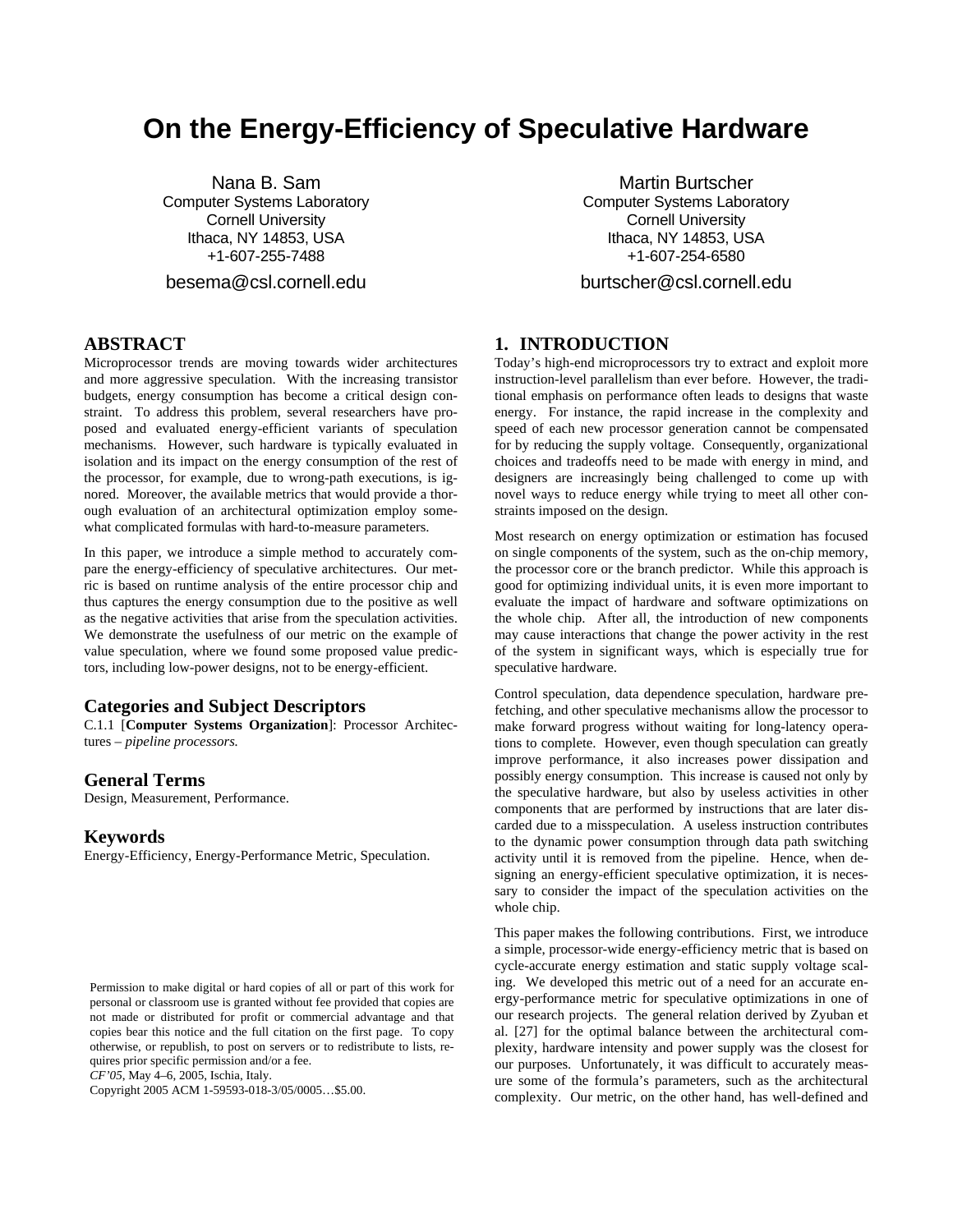measurable parameters and has proven useful in our research. It only needs the targeted supply and threshold voltages as well as the expected average speedup and energy increase due to the new speculative hardware to determine whether it is worthwhile adding this hardware to the processor. Second, we use our metric to examine the energy-efficiency of several architectural optimizations in the domain of value speculation. We chose this domain because even though many different value predictors have been proposed, to date none have been implemented in hardware. Moreover, the analysis of the energy consumption of value speculation is relatively new and to our knowledge, no prior study has compared multiple predictors using an energy-efficiency metric that includes the effect of speculation activities in the entire microprocessor. In fact, we were surprised to find that some supposedly energy-efficient designs turned out not to be. While this paper assumes an aggressive, dynamically scheduled, wide, superscalar processor, we believe many of our findings apply to other processors as well.

The rest of the paper is organized as follows. Section 2 discusses energy-performance considerations in speculative architectures. Section 3 describes our energy-efficiency metric. Section 4 presents the simulation framework. In Section 5, we discuss our evaluations and results. Section 6 summarizes our conclusions.

# **2. SPECULATION AND ENERGY-PERFORMANCE TRADEOFFS**

## **2.1 Energy Consumption in Speculative Architectures**

The increasing density of on-die transistors has enabled designers and researchers to explore novel ways to improve instruction throughput. One strategy for using these transistors is to increase execution resources and to use aggressive speculation techniques. Examples include branch prediction, which removes control dependencies, and memory dependency prediction, which removes false dependencies between store and load instructions.

In the past years, value speculation has been proposed to eliminate true data dependencies between instructions. Load instructions have been shown to fetch predictable sequences [8], [14] and several predictors have been proposed including single-level [8], [9], [14], [21], multi-level [11], [20], [26] and hybrid [7], [16], [18], [25] predictors. Even though value speculation shows potential for increasing the performance of future microprocessors, the extensive hardware budgets and high energy consumption of many of these predictors cannot be ignored. To improve the prediction accuracy, these structures are made as large as possible, which increases their energy consumption. Interestingly, making them too small can also waste energy due to an increased number of misspeculations. For example, branch mispredictions are responsible for about 28% of the power dissipated in a typical processor [1].

The power limitation of high-performance microprocessors is already critical to their design [3], [10]. To address the energy consumption problem some researchers have suggested value predictors that take space and power limitations into consideration [2], [7], [13], [16], [19].

Unfortunately, evaluations of these recommended energy-saving techniques have only focused on the predictors themselves with-

out considering other sources of energy consumption introduced by the speculation activities. Moreno et al. [15] observed that recovery from mispredictions has a significant negative impact on the energy consumption of the microprocessor. Figures 1 and 2 show the energy consumption of some of the major hardware structures for a processor with and without value prediction, for the two sample SPECcpu2000 programs *gcc* and *mcf,* respectively. The simulation parameters used are specified in Section 4. In both figures we see that adding value prediction to the processor significantly increases the energy consumption of the register file, the result bus, the instruction window and the global clock. Note that the energy consumption of the value prediction unit is substantially less than the total increase in energy consumption of the other units.



**Figure 1. Energy consumption of common hardware structures in microprocessors with and without value prediction for** *gcc*



**Figure 2. Energy consumption of common hardware structures in microprocessors with and without value prediction for** *mcf*

On average, across the ten SPECcpu2000 programs we used for this study, we found that when value speculation was incorporated into the processor, the total increase in energy consumption of the rename unit, register file, load/store queue, functional units, result bus, instruction window, branch predictor, global clock and caches was 3.95 times that of the value predictor. Thus, while it is important to design energy-efficient processor units, it is even more important that their evaluation involve the whole speculative system.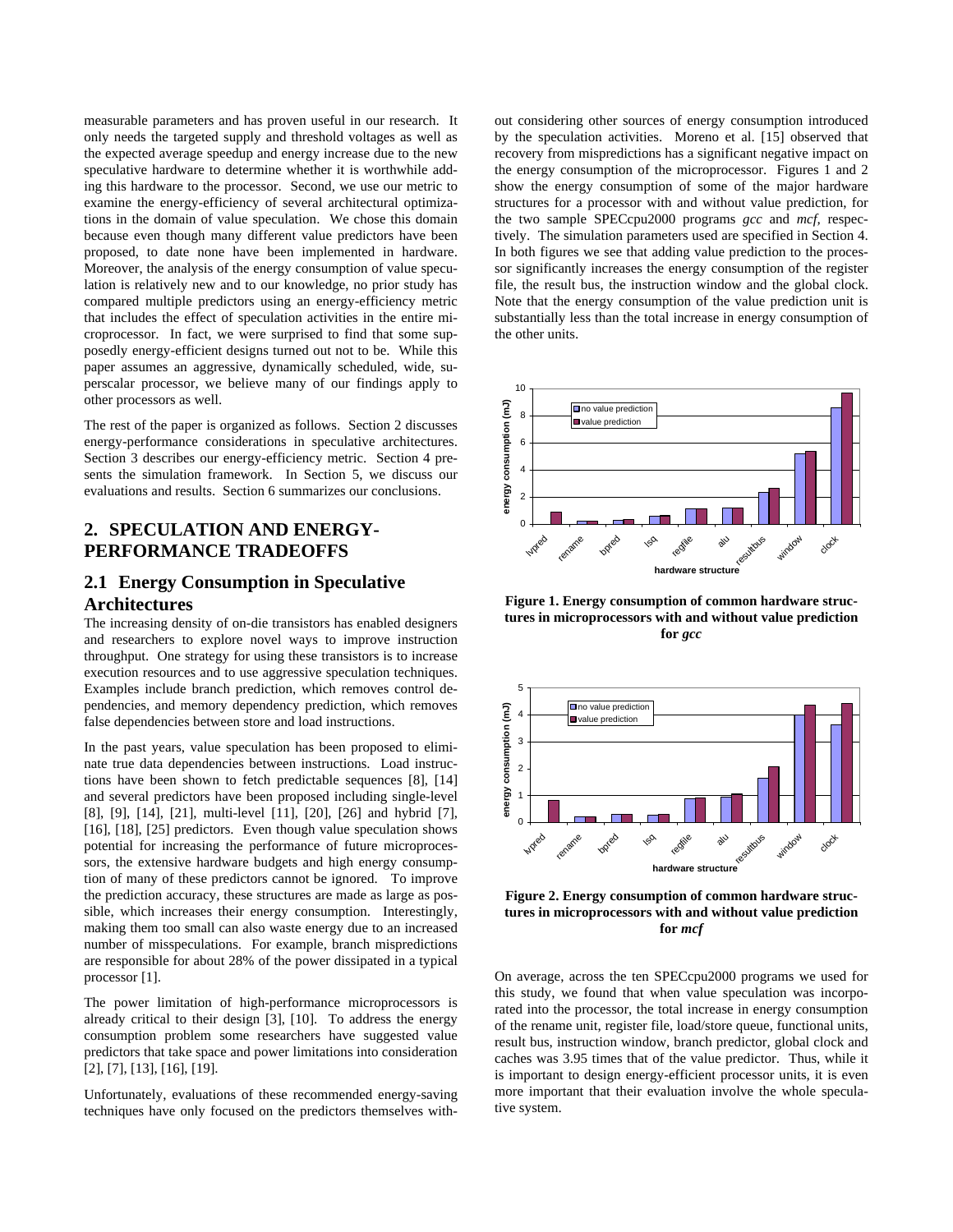# **2.2 Energy-Performance Tradeoffs and Metrics**

The tradeoff between performance and energy consumption has received much attention in recent years. Designing energyefficient microprocessors requires consideration of the energy consumption at early stages in the development where the opportunity for making energy-performance tradeoffs is the highest. Several parameters are involved in a given architecture, and different combinations of architectural parameters result in design points with different performance and energy efficiencies. A reliable metric should make knowledgeable energy-performance tradeoffs in this multi-dimensional space.

A number of energy-performance metrics have been proposed, some of which have been used to compare different products on the market. The 'MIPS per Watt' metric has been used to compare low-end products and to trade-off throughput and energy consumption [6]. It has also been employed to analyze highperformance processors, whose energy at maximum speed exceeds the power-dissipation capabilities of the package. The energy-delay product has been shown to be a more reasonable metric than 'MIPS per Watt' [12] for evaluating the energy efficiency at the microarchitectural level [10]. Formulas placing more emphasis on performance by raising the exponent of 'MIPS' have also been used to compare high-end server microprocessors [3].

To evaluate the energy efficiency of architectural features at early design stages, Zyuban et al. [27] derived a metric that combines relative changes in the architectural speed, dynamic instruction count, average energy dissipated per executed instruction, and maximum clocking rate of the processor that result from design modifications at the architectural and microarchitectural levels. Their formula subsumes previously used energy-performance metrics [6], [10] as special cases of a more general equation. Unfortunately, it is difficult to use this metric to evaluate significant architectural changes, such as the addition of value speculation to a processor, because some of the parameters are almost impossible to obtain and it is unclear how to account for the unpredictable behavior associated with speculation.

# **3. AN ENERGY-EFFICIENCY METRIC FOR SPECULATIVE HARDWARE**

It is practically impossible to determine the optimal design point for an architecture because the optimality criteria depend on the type of processor. There are configurations targeted at achieving the maximum performance and others targeted at achieving the minimum energy dissipation per instruction. Between these two extremes are configurations with a reasonably high performance and reasonably low energy. To better understand the energyperformance tradeoff, it is helpful to define an energy-efficient configuration as one that delivers the highest performance among all the configurations consuming the same amount of energy. An alternative definition is that it is the one that consumes the least energy among all configurations that deliver the same performance. We consider these definitions equivalent since either one suffices to define an energy-efficient configuration.

Since our focus is to analyze speculative architectures, we need a metric that provides a dynamic processor-wide energyperformance analysis. To measure the energy-efficiency of a design, we start with an initial architectural configuration, which

we call  $CPU_{orig}$ . We enhance  $CPU_{orig}$  with the speculative optimization under investigation and call this configuration CPUenh. We then measure the performance and the energy consumed by CPUorig and CPUenh. We use SimpleScalar [5] as our basic cycleaccurate simulation engine because of its wide adoption in the microprocessor research community and because it models a typical modern microprocessor architecture. We integrate Wattch [4] into this simulator to obtain detailed energy-consumption information.

We then perform a post-simulation analysis, which involves scaling the supply voltage  $V_{dd}$  of CPU<sub>enh</sub>, which is treated as the independent variable in the optimization process. To achieve the desired energy and performance characteristics, we assume the supply voltage can be set to any value in the range for which the technology is qualified. We define ∆T as the speedup of CPU<sub>enh</sub>, and ∆*E* as the corresponding energy increase. Given the threshold voltage  $V_{th}$ , let

$$
\begin{array}{ccc} \Delta E = & x V_{\scriptscriptstyle dd}^2 & \qquad \Longrightarrow & x = \frac{\Delta E}{V_{\scriptscriptstyle dd}^2} \\ \\ \frac{1}{\Delta T} = \frac{y V_{\scriptscriptstyle dd}}{(V_{\scriptscriptstyle dd} - V_{\scriptscriptstyle th})^2} & \qquad \Longrightarrow & y = \frac{(V_{\scriptscriptstyle dd} - V_{\scriptscriptstyle th})^2}{\Delta T V_{\scriptscriptstyle dd}} \end{array}
$$

'*x*' is used to establish a direct relation between power and supply voltage (the variable in our metric). This simple representation of the well-known CMOS power dissipation equation allows us to better demonstrate how we arrive at our final relation. Likewise, the use of '*y*' establishes a direct relation between the execution time (delay) and the supply voltage. The relations can be expanded to show that

$$
x = (pCf_{clk}) + S
$$

$$
y = kC
$$

where  $p$  is the switching probability,  $C$  is the load capacitance (wiring and device capacitance), *fclk* is the clock frequency, and *S* is a factor that expresses static power as a function of  $V_{dd}^2$ . *k* is a proportionality constant specific to a given technology. We assume the carrier velocity saturation to range between 1 and 2.

To equalize the energy consumption of  $CPU_{enh}$  with that of CPU<sub>orig</sub>, the supply voltage  $V_e$  of CPU<sub>enh</sub> has to be

$$
xV_e^2 = 1 \qquad \Rightarrow \qquad V_e = \frac{1}{\sqrt{x}}
$$

Similarly, to equalize the performance of CPU<sub>enh</sub> with that of  $CPU_{orig}$ , the supply voltage  $V_t$  of  $CPU_{enh}$  has to be

$$
\frac{yV_t}{(V_t-V_{th})^2}=1 \implies V_t=V_{th}+\frac{y}{2}+\frac{\sqrt{(4yV_{th}+y^2)}}{2}
$$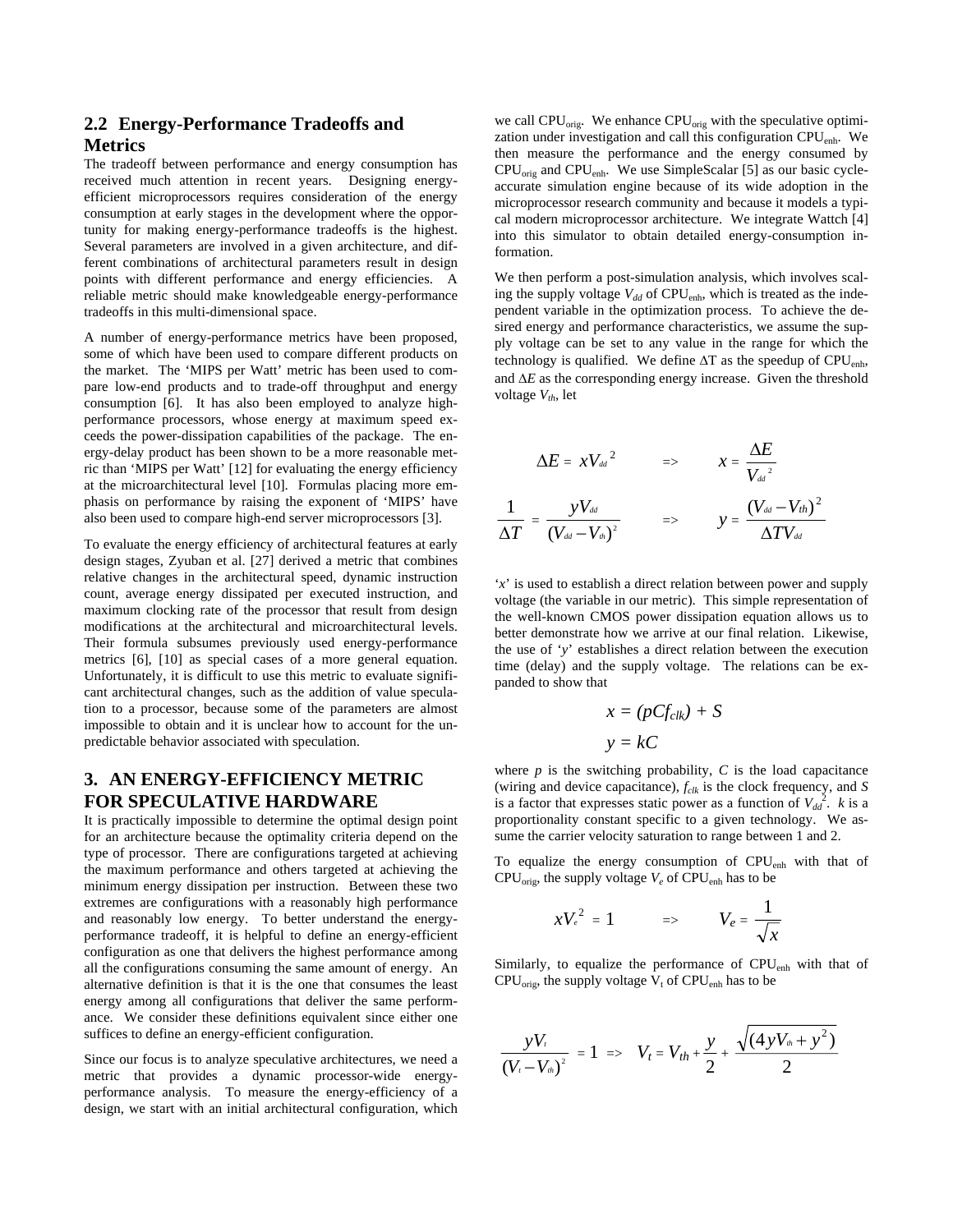We define

$$
E_{norm} = x{V_t}^2 \quad \text{and} \quad T_{norm} = \frac{yV_e}{(V_e - V_m)^2}
$$

Then, the

$$
\text{normalized speedup} = \frac{1}{T_{\textit{norm}}} - 1
$$

is the performance gain of CPU<sub>enh</sub> when the supply voltage is scaled such that its energy consumption matches that of CPU<sub>orig</sub>, and the

# **normalized energy savings =** (1− *Enorm*)

is the energy saved by CPU<sub>enh</sub> when the supply voltage is scaled such that its performance matches that of  $CPU_{\text{orie}}$ . We define an optimization as energy-efficient if the normalized speedup and the normalized energy savings are positive.

We chose this method because after optimizing a processor, programs hopefully run faster than on the original processor. However, as we are not interested in increasing both the performance and the energy consumption, we scale down the supply voltage such that the average execution time on the enhanced CPU is the same as the execution time of the original CPU. Since reducing the supply voltage has a quadratic effect on the dynamic energy consumption, the enhanced CPU (with voltage scaling) often has lower energy consumption than the original CPU. A similar approach is used to obtain the speedup of the enhanced CPU given the same energy budget as the original one. Note that we scale only the supply voltage and not the threshold voltage.

The benefit of our approach is that all variables (supply voltage, threshold voltage, the speedup and the change in energy consumption) in the relation are well understood and easily obtained. Furthermore, our approach provides a simple way to determine the true energy-efficiency of an optimization. Finally, since we use a cycle-accurate performance/energy simulation model, we capture the positive as well as the negative impacts of speculation activity on the performance and energy consumption of the whole chip.

#### **4. METHODOLOGY**

We obtain cycle-accurate performance data with the SimpleScalar/Alpha 3.0 tool set [5]. We integrated this simulator with the Wattch power model [4] to obtain the energy data. Wattch provides switching capacitance modeling for structures like ALUs, caches, arrays and buses in a processor. We incorporated value prediction into the simulator.

#### **4.1 Simulation Framework**

Our baseline architecture is an 8-way superscalar, out-of-order CPU with 20 pipeline stages, a 128-entry instruction window, a 64-entry load/store buffer, a 32-entry 8-way instruction TLB, a 64-entry 8-way data TLB, both with a 30-cycle miss penalty, a 64kB, 2-way 2-cycle L1 instruction cache, a 128kB, 2-way 3 cycle L1 data cache, a unified 4MB, 4-way 20-cycle L2 cache, an 8k-entry hybrid gshare-bimodal branch predictor, six integer ALU units, four floating-point adders and two floating-point MULT/DIV units. There are two load/store units. The data cache is write-back and non-blocking with two ports. The caches have a block size of 64 bytes. All functional units except the divide unit are pipelined to allow a new instruction to initiate execution each cycle. It takes 300 cycles to access main memory. We enable 'no store alias' dependence prediction to predict aliases between load and store instructions [18].

We use Wattch's linear scaling to obtain energy results for 0.13 $\mu$ m technology, V<sub>dd</sub> = 1.3V and a clock speed of 2.0 GHz. The  $V_{th}$  is 0.38V. The cache and predictor latencies are obtained with Cacti 3.2 [22]. We estimate static power as 25% of dynamic power.

#### **4.2 The Predictors**

We modeled a range of predictors, which are briefly described below. All predictors, including hybrid components, have 1024 entries. The predictors include a bimodal confidence estimator (CE) [14], [17], [18] with three-bit saturating counters with a threshold of five, a penalty of three and an award of one. A prediction is made only when the confidence is above the threshold value. The CE value is increased by the award when the value is predictable and decreased by the penalty when it is not. We use the same CE configuration for all predictors. Predictions are made after decode, the predictors are updated as soon as the true load value is available, there are no speculative updates, and an out-of-date prediction is made as long as there are pending updates to the same predictor line.

We considered implementing one of the replay schemes used in the Alpha 21264 and the Pentium 4. In the squashing replay scheme used in the Alpha 21264, all dependent and independent instructions issued after the load scheduling miss are invalidated and replayed. The selective replay scheme used in the Pentium 4 reschedules only instructions dependent on misscheduled loads. However, complexity may significantly increase for precise dependence tracking. It was apparent to us that these replay schemes were not practical for load-value speculation as instructions dependent on the misses need to be searched across all inflight instructions and it can take hundreds of cycles to discover the misspeculation. Hence, we use the re-fetch misprediction recovery scheme [8]. It is identical to that used for recovering from branch mispredictions. As an energy-saving optimization, we do not recover from wrong predictions that were overwritten with the true load value before they were first used.

**LV**: The last value predictor [8], [14] predicts that a load instruction will load the same value it did the previous time it executed.

**ST2D**: The stride 2-delta predictor [21] remembers the last value for each load but also maintains a stride, i.e., the difference between the last two loaded values. ST2D can predict sequences with zero (like LV) or non-zero strides.

**DFCM3**: The third-order differential finite context method predictor [11] computes a hash value [17], [18], [20] out of the difference between the last three load values to index the predictor's second-level table. This table stores strides between consecutive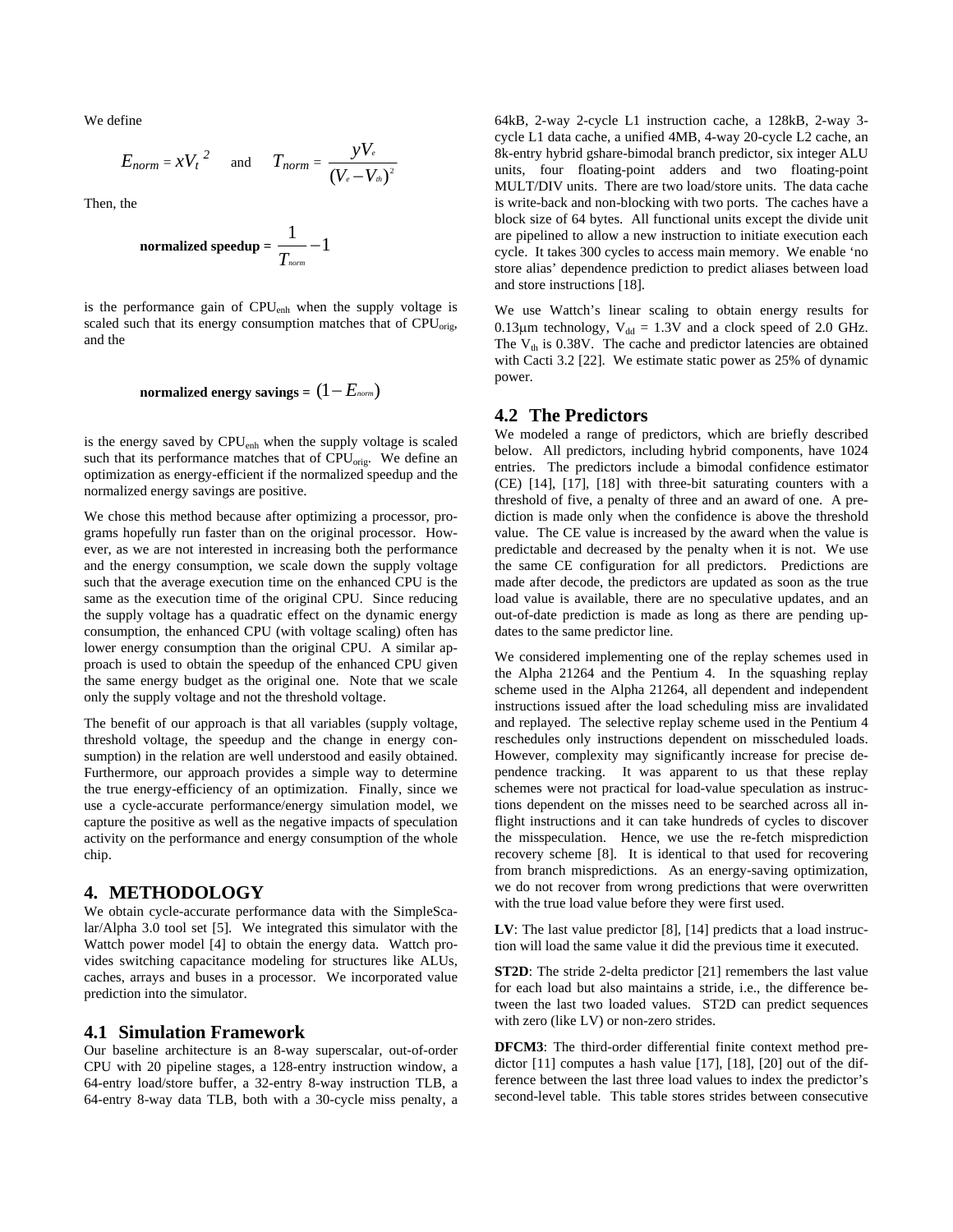values that follow every seen sequence of three strides. After observing a sequence of load values, DFCM3 can predict any load that fetches the same sequence or a different sequence with the same strides.

**wp-LV**: To reduce the energy consumption, Loh [13] replaced the traditional predictor with multiple smaller tables and proposed a data-width predictor to choose among the tables. We implement Loh's width-partitioned last-value predictor (wp-LV). Since our base predictors have 1024 entries, we pick the configuration that Loh compared to the traditional 1024-entry LV. Specifically, we use a 4096-entry last width predictor, a 512-entry VPT $_8$ , a 256entry VPT<sub>16</sub>, a 1024-entry VPT<sub>33</sub> and a 256-entry VPT<sub>64</sub>.

**wp-ST2D, wp-DFCM3:** We extended Loh's energy-reducing (width-partitioning) idea to ST2D (wp-ST2D) and DFCM3 (wp-DFCM3).

**LSD-hybrid**: Hybrid predictors have been shown to be more effective than unit predictors [18]. We combined LV, ST2D and DFCM3 into a hybrid and the component with the highest confidence makes the prediction.

**shared-LSD-hybrid**: Some predictors are in themselves extensions of smaller predictors. For instance, the ST2D has an LV component, and so does the DFCM3. To avoid replicating the common components, it has been proposed to share tables in the hybrid [7], [15], [16] to save space and power. We extend this idea to the LSD-hybrid by sharing the LV table between all components. Also, we maintain only one decoder for each predictor level, i.e., we increase the size of each line to encompass the information required by all components to further reduce the energy consumption.

**wp-shared-LSD-hybrid**: To minimize the energy of the shared-LSD-hybrid, we replace the LV component with Loh's wp-LV, which is described above.

#### **4.3 Benchmarks**

Table 1 describes the ten C programs (six integer and four floating-point) from the SPECcpu2000 benchmark suite [23] that we use for our measurements. They were compiled on a DEC Alpha 21264A processor using the DEC C compiler under the OSF/1 v5.1 operating system using the "-O3 -arch host" optimization flags. We employed the reference inputs provided with these programs. We utilize SimPoint [24] to select a representative subset (500 million instructions in length) of each benchmark trace. Table 1 shows the number of instructions (in billions) that are skipped before beginning the cycle-accurate simulations, the number of simulated load instructions (in millions), the percentage of simulated instructions that are loads and the IPC on the baseline CPU.

The following SPECcpu2000 programs are not used. Compiling *crafty, gap, parser* and *perlbmk* with our optimization flags makes the resulting binaries incompatible with the simulator, and simulating *vpr* is very slow since we would have to 'fast-forward' over 1600 billion instructions. Also, we do not use the C++ and Fortran programs because we do not have a good compiler for them.

**Table 1. Information about the simulated segments of the benchmark programs** 

|           | skipped  | simulated | $\%$  | base IPC |
|-----------|----------|-----------|-------|----------|
| program   | insts(B) | loads (M) | loads |          |
| ammp      | 27.5     | 134.1     | 26.8  | 1.532    |
| art       | 6.5      | 162.5     | 32.5  | 1.407    |
| bzip2     | 19.5     | 145.9     | 29.2  | 1.314    |
| equake    | 131.5    | 235.1     | 47.0  | 0.330    |
| qcc       | 4.0      | 228.2     | 45.6  | 1.111    |
| gzip      | 3.0      | 121.8     | 24.4  | 1.284    |
| mcf       | 23.0     | 209.7     | 41.9  | 0.488    |
| mesa      | 67.5     | 129.5     | 25.9  | 1.742    |
| twolf     | 247.0    | 142.6     | 28.5  | 1.209    |
| vortex    | 106.5    | 127.2     | 25.4  | 1.843    |
| geo. mean | 57.8     | 148.8     | 29.8  | 1.115    |

# **5. EXPERIMENTAL RESULTS**

As discussed in the previous sections, to evaluate the energyperformance benefit of a speculative design, it is necessary to take the entire chip into account. In this section, we compare the energy-efficiency of frequently used load-value predictors from the literature, including some energy-aware alternatives, using our metric described in Section 3. We start with the initial configuration described in Section 4 and evaluate the benefit of incorporating the different speculative optimizations to the processor. Note that no prior processor-wide runtime energy-performance analysis has been done for all of these load-value predictors and that some of the presented predictors are our own extensions of previously proposed predictors

# **5.1 Load-Value Predictors**

In this sub-section we evaluate the LV, ST2D and DFCM3 predictors as well as Loh's energy-aware width-partitioned wp-LV. We also assess wp-ST2D and wp-DFCM3, our enhancement of the ST2D and DFCM3, respectively, with Loh's widthpartitioning scheme. These six predictors are described in detail in Section 4.2.

We first examine the energy-efficiency of these six predictors for *gcc* and *bzip2*, and then study the overall behavior and trend across all the programs.

Figure 3 shows the IPCs of the processor with and without the above-mentioned predictors for *gcc*. *gcc* is of particular interest to us since it is one of the hardest programs to optimize in the SPECcpu2000 benchmark suite. We see that ST2D outperforms both LV and DFCM3. Context predictors such as DFCM3 have been shown to be the best performing load-value predictors. However, previous work has evaluated such predictors with large predictor tables, i.e., larger than 1024 entries. In our study, we found context predictors to be quite sensitive to the predictor size. Using realistically sized tables (1024 entries in our case) makes DFCM3 perform worse than its counterparts. This is because all loads share the second-level table in DFCM3, which increases aliasing and possibly negative interference.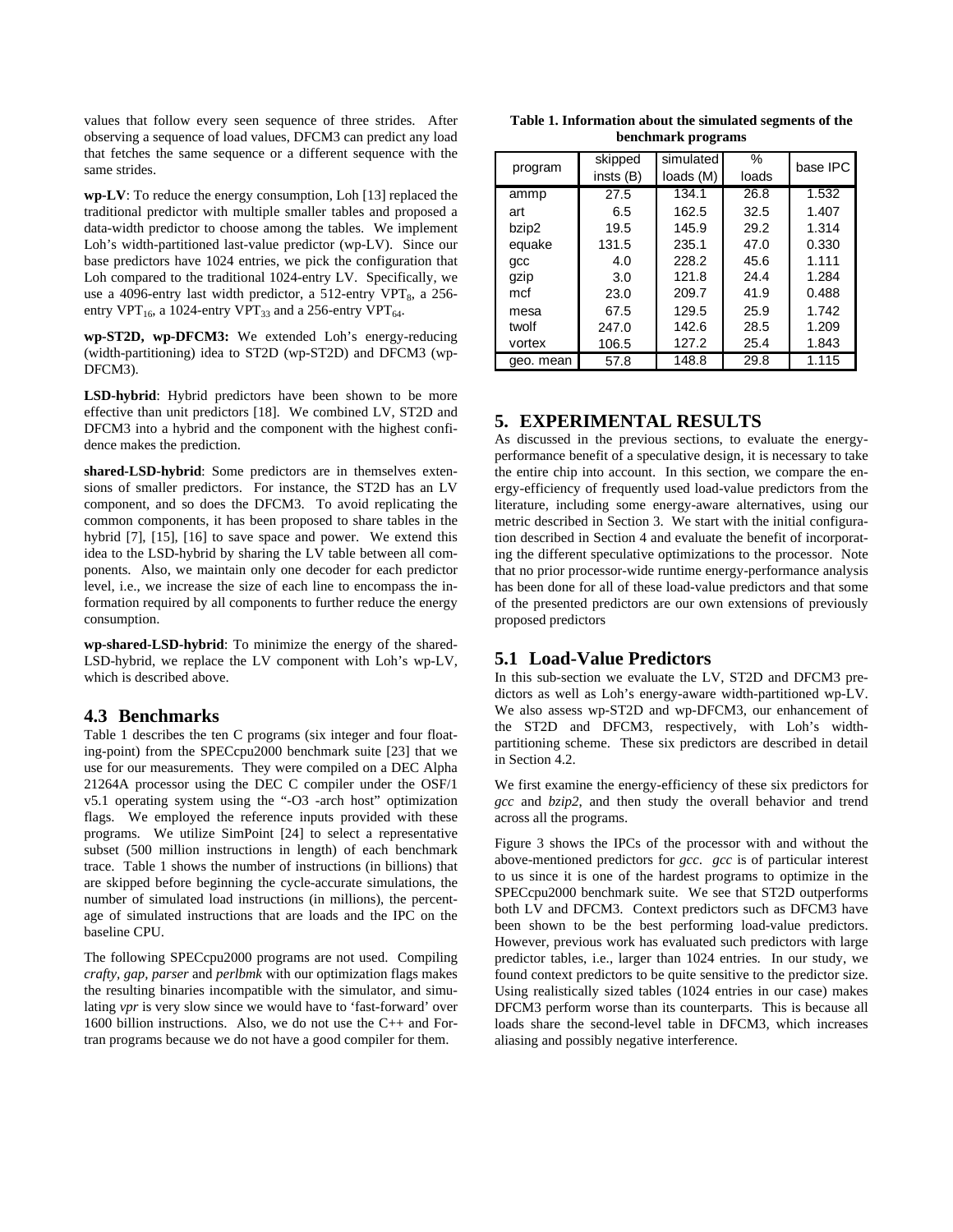

**Figure 3. IPCs of a microprocessor with and without loadvalue predictors for** *gcc*

Figure 4 shows the corresponding energy consumption (relative to the base CPU, which does not include any load-value predictor). Here, we observe that the CPU with DFCM3 consumes significantly less energy than those with LV and ST2D even though DFCM3 is larger in overall size. The decision on whether to make a prediction is determined by the confidence estimator associated with each predictor entry. As fewer and fewer correct predictions are made, the confidence of the DFCM3 falls to such low levels that relatively fewer predictions are made, which results in less speculation activity and explains its low performance and energy consumption.

We also find that although the CPUs with wp-LV and wp-ST2D consume less energy than LV and ST2D, respectively, they do not perform worse. On the other hand, extending the widthpartitioning technique to DFCM3 increases the chip's energy consumption without a significant change in performance.



**Figure 4. Processor-wide energy consumption with load-value predictors relative to the base CPU for** *gcc*

To better see which of these designs are really energy-efficient, we derive the speedup of each speculative optimization given the same energy budget as the base processor, or alternatively the energy savings of each optimization given the same performance as the base processor. This process is described in Section 3. We define an optimization as energy-efficient if the resulting normalized speedup, or alternatively the normalized energy savings, is positive. In other words, a negative outcome indicates that it is not worth including the optimization.

**Table 2. Normalized speedup and energy savings for microprocessors with load-value predictors for** *gcc*

|                   | normalized | normalized     |
|-------------------|------------|----------------|
|                   | speedup    | energy savings |
|                   | (% )       | (% )           |
| LV                | $-2.9$     | $-3.2$         |
| $wp-LV$           | $-1.5$     | $-1.6$         |
| ST <sub>2</sub> D | $-2.9$     | $-3.3$         |
| wp-ST2D           | $-2.7$     | $-3.0$         |
| DFCM3             | $-3.7$     | $-4.2$         |
| wp-DFCM3          | $-4.7$     | $-5.3$         |

(Section 3 details our normalization process.)

Surprisingly, we observe in Table 2 that for *gcc* none of the optimizations is energy-efficient despite the fact that no optimization slowed down the CPU (Figure 3). Note that the normalized speedup and normalized energy savings are derived from our metric described in Section 3 and should not be confused with Figure 3 or Figure 4.

We identified a couple of sources of inefficiency for *gcc*. Due to the finite table size of load-value predictors, different loads can map to the same predictor line, which often results in detrimental aliasing. Figure 5 shows the degree of aliasing for *gcc* in a 1024 entry predictor table. The minimum number of aliasing loads, i.e., static loads that access the same line, is 19 and the maximum is 55. 78 of the predictor entries have 37 aliasing loads.



**Figure 5. Aliasing static loads in 1024-entry table for** *gcc*

Thus, *gcc* could benefit from an adaptive scheme that identifies the critical and predictable loads, and limits prediction resources to these, while keeping negative interferences to a minimum. However, this was not the major problem with *gcc*, as we explain next.

We find that, on average, almost 98% of the data cache accesses were hits and only 3.9% of the L1 misses had to access main memory. This means that no matter how accurate the value predictor is, the gains will be minimal for gcc. As can be observed in Figure 6, for the six predictor configurations, less than 1% of the loads are mispredicted. This is important because it is better not to predict than to do so incorrectly due to high cost of mispredictions for performance and especially for energy consumption. In fact, we find that for *gcc* employing a perfect predictor provides only 13% speedup.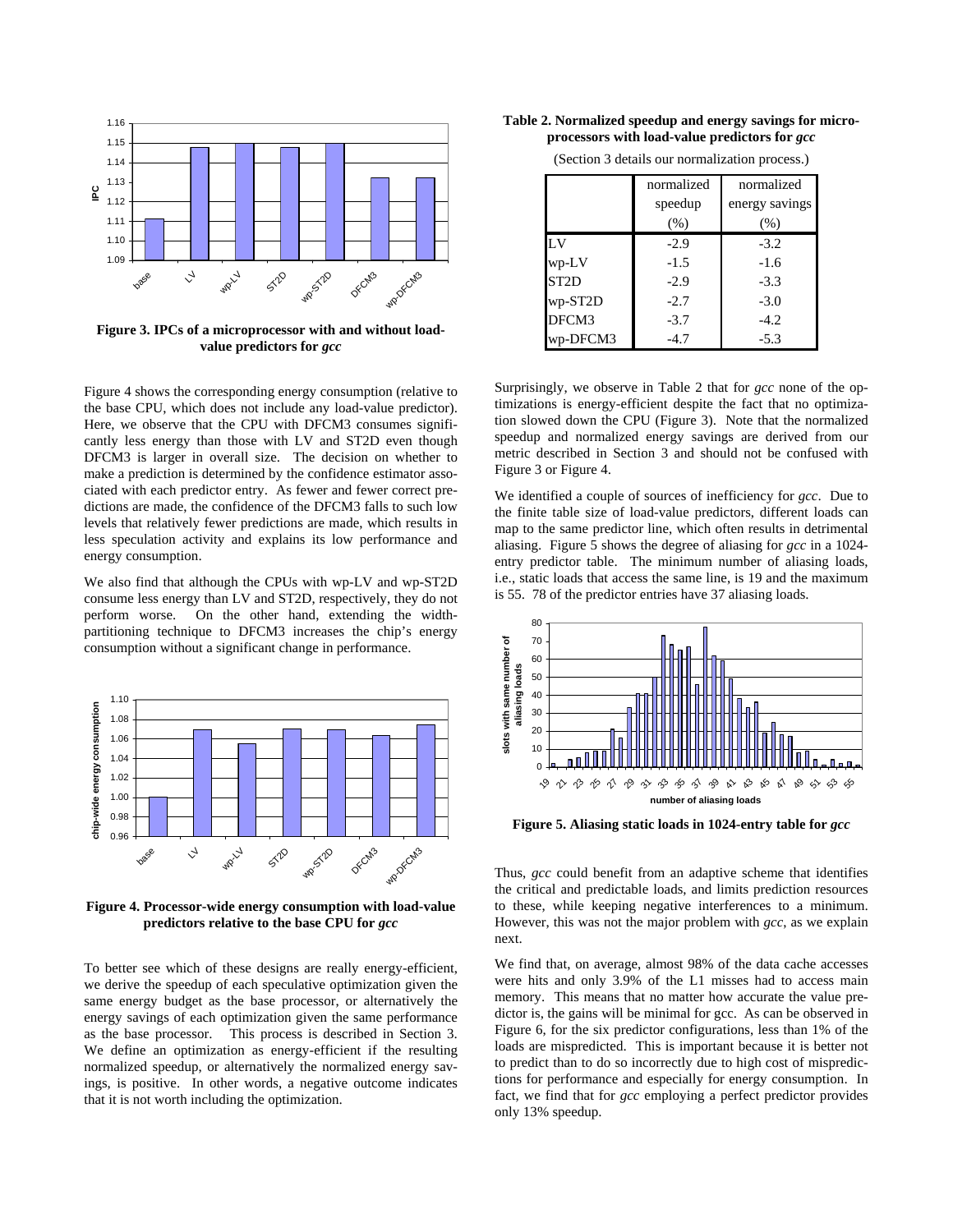

**Figure 6. Percent of total loads that are not predicted, correctly predicted and mispredicted for** *gcc*

We also varied the number of pipeline stages in our simulations (Table 3). This experiment shows that the pipeline length has a minimal impact on *gcc*'s energy-efficiency. There appears to be a slight improvement in energy-efficiency in the predictors especially for DFCM3, except for wp-DFCM3, as the number of stages is reduced. We believe this trend can be attributed to the decrease in the cost of mispredictions in a processor with a shorter pipeline depth.

**Table 3. Normalized speedup for varying pipeline depths for**  *gcc*

|                   | 10     | 15     | 20     |
|-------------------|--------|--------|--------|
|                   | stages | stages | stages |
| LV                | $-2.6$ | $-2.8$ | $-2.9$ |
| wp-LV             | $-1.3$ | $-1.5$ | $-1.5$ |
| ST <sub>2</sub> D | $-2.7$ | $-2.9$ | $-2.9$ |
| wp-ST2D           | $-2.6$ | $-2.7$ | $-2.7$ |
| DFCM3             | $-1.7$ | $-1.8$ | $-3.7$ |
| wp-DFCM3          | $-4.6$ | $-5.8$ | $-2.7$ |

A high prediction accuracy does not always translate into high performance. This is due to the fact that a correct prediction is useless if a dependent instruction does not consume the prediction before the memory provides the result. Thus one of the factors that influence the performance of a predictor is the load-to-use latency, i.e., the time between the issue of a load to when a dependent instruction is ready to execute.

Figure 7 shows the percent of total loads with a load-to-use latency of less than 20 cycles, i.e., the time it takes to access the L2 cache. This graph shows that on average 51.7% of the loads will potentially cause a stall if the L1 cache results in a miss. As is shown, *bzip2* has the highest potential for such stalls, and thus we expect it to benefit significantly from value prediction. We evaluate *bzip2*'s energy-efficiency next.



**Figure 7. Percent of total loads with a load-to-use latency of fewer than 20 cycles** 

Figures 8 and 9 show the IPCs and the corresponding energy consumption, respectively, for *bzip2*. As expected, *bzip2* appears to benefit substantially from value prediction. Here, we observe that the width-partitioned optimizations do not enhance the performance but reduce the energy consumption, and significantly so for DFCM3.



**Figure 8. IPCs of a microprocessor with and without loadvalue prediction for** *bzip2*



**Figure 9. Processor-wide energy consumption with load-value prediction relative to the base CPU for** *bzip2*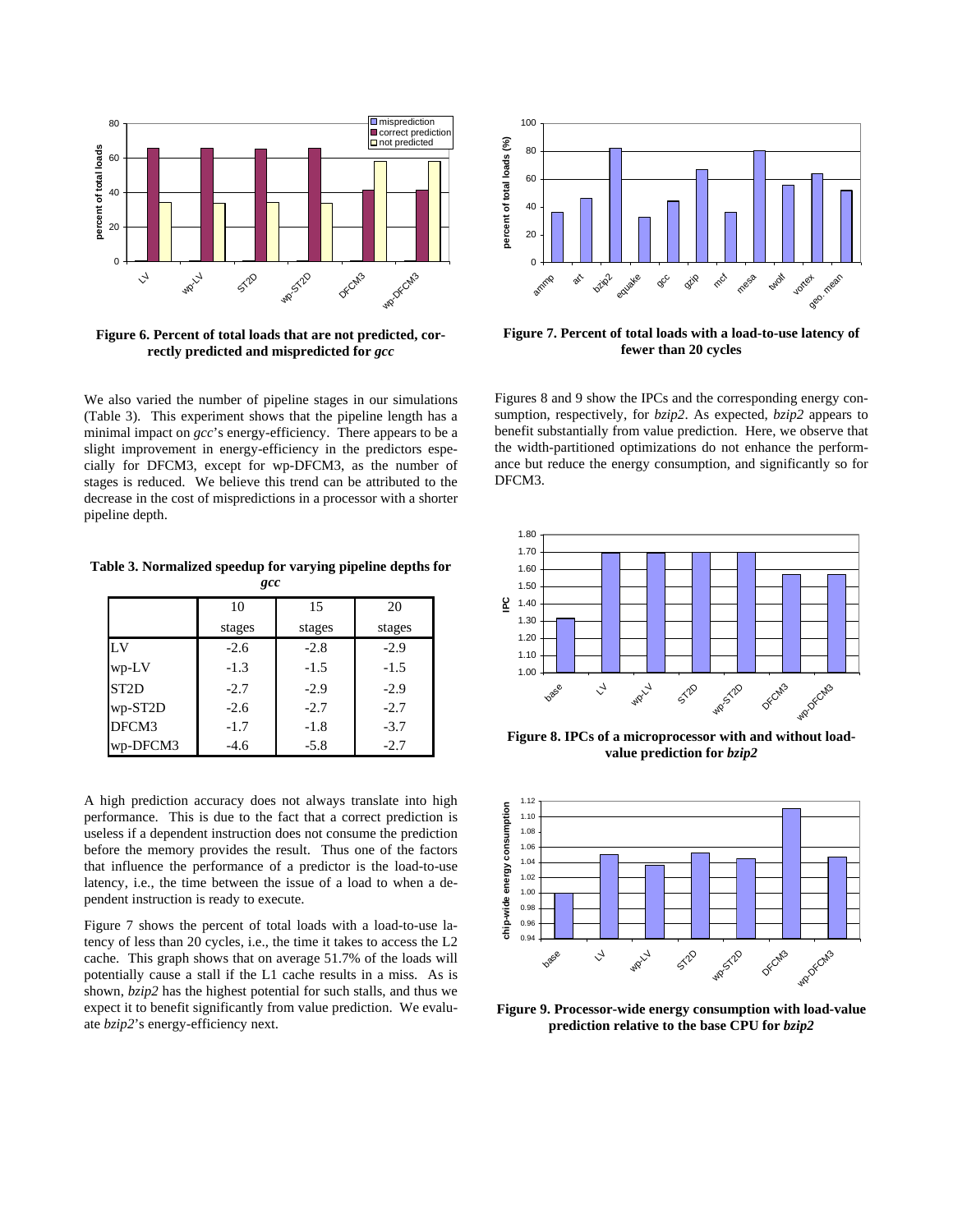When we evaluate the performance and energy savings using our metric, we find that all six optimizations are energy-efficient for *bzip2*. Note that unlike with *gcc*, wp-DFCM3 is more energyefficient than DFCM3. It is also interesting that the best design for *bzip2* is wp-LV (Table 4), which is one of the simpler predictors.

We have presented the detailed analyses for *gcc* and *bzip2* as examples of programs on opposite ends of energy-efficiency spectrum. We have presented a few possible sources of efficiency/inefficiency, namely prediction accuracy, cache miss rate, aliasing in predictor tables and the load-to-use latency. Given the wide disparity in program behavior, it may be worthwhile to adopt adaptive schemes to make value predictors more energyefficient. An effective scheme would be one that makes predictions based on the energy-efficiency of a potential prediction. This is left for future work.

**Table 4. Normalized speedup and energy savings for microprocessors with load-value predictors for** *bzip2*

|                   | normalized<br>speedup | normalized<br>energy savings |
|-------------------|-----------------------|------------------------------|
|                   | (% )                  | (%)                          |
| LV                | 23.0                  | 19.3                         |
| wp-LV             | 24.7                  | 20.5                         |
| ST <sub>2</sub> D | 23.2                  | 19.5                         |
| wp-ST2D           | 24.2                  | 20.2                         |
| DFCM3             | 8.2                   | 7.9                          |
| wp-DFCM3          | 14.3                  | 13.1                         |

Table 5 shows that DFCM3 and wp-DFCM3 are the only optimizations that are not energy-efficient across all the programs. The best predictor is wp-ST2D. Again, this is a fairly simple predictor compared to DFCM3 and wp-DFCM3. Research has shown that the most accurate load-value predictors tend to be large and complex. However, our findings demonstrate that designers can expect better energy-efficiency from seemingly simple predictors and future research in this field may need to focus on using simpler predictors more effectively.

**Table 5. Normalized speedup and energy savings for microprocessors with load-value predictors across all programs** 

|                   | normalized | normalized     |
|-------------------|------------|----------------|
|                   | speedup    | energy savings |
|                   | (% )       | (%)            |
| $L_{\rm V}$       | 0.9        | 0.9            |
| wp-LV             | 0.9        | 1.0            |
| ST <sub>2</sub> D | 1.0        | 1.1            |
| wp-ST2D           | 1.1        | 1.2            |
| DFCM3             | $-1.9$     | $-2.0$         |
| wp-DFCM3          | $-1.4$     | $-1.6$         |

### **5.2 Hybrid Load-Value Predictors**

Different value predictors have been designed to exploit different predictable sequences. To enhance predictability, hybrid predictors combine dissociated predictors and employ a selection mechanism. The selector is responsible for choosing the most suitable component for predicting each load instruction. In the LSD-hybrid (described in Section 4.2), a confidence estimator is associated with each predictor and the component with the highest confidence makes the prediction. We compare this predictor to a space-saving version, i.e., one in which tables common to all components are shared [7], [15], [16]. We call this the shared-LSD-hybrid. We extend the width-partitioning technique to this predictor to obtain the wp-shared-LSD-hybrid.

**Table 6. Normalized speedup for microprocessors with hybrid value predictors** 

|           | normalized speedup (%) |                       |                          |
|-----------|------------------------|-----------------------|--------------------------|
| program   | LSD-hybrid             | shared-<br>LSD-hybrid | wp-shared-<br>LSD-hybrid |
| ammp      | $-1.5$                 | $-0.9$                | $-1.9$                   |
| art       | $-2.7$                 | $-2.2$                | $-1.7$                   |
| bzip2     | 20.9                   | 21.8                  | 8.8                      |
| equake    | 11.2                   | 11.9                  | 0.7                      |
| gcc       | $-4.6$                 | $-4.0$                | $-3.3$                   |
| gzip      | $-0.3$                 | 0.6                   | $-1.3$                   |
| mcf       | $-8.4$                 | $-7.4$                | $-3.6$                   |
| mesa      | $-2.9$                 | $-2.2$                | $-1.3$                   |
| twolf     | $-10.0$                | $-9.2$                | $-7.6$                   |
| vortex    | $-5.3$                 | $-4.7$                | $-2.9$                   |
| geo. mean | $-0.7$                 | 0.0                   | $-1.4$                   |

Tables 6 and 7 show the normalized speedup and normalized energy savings, respectively, for these three predictors and for the programs we simulate. Sharing tables makes the LSD hybrid more energy-efficient. This not unusual since this enhancement does not change the speculation activity of the processor but decreases the size and therefore the energy consumption of the predictor. With the exception of *ammp*, *bzip2*, *equake* and *gzip*, wpshared-LSD-hybrid further improves the energy-efficiency of shared-LSD-hybrid.

What we found astonishing is the fact that except for *bzip2* and *equake*, none of the programs benefit from adding any of the hybrid predictors to the processor. This is primarily due to the fact that the added complexity increases the energy consumption of the processor at a higher rate than it increases performance. This observation further indicates that when energy consumption is taken into consideration, complex predictors do not provide a good energy-performance tradeoff.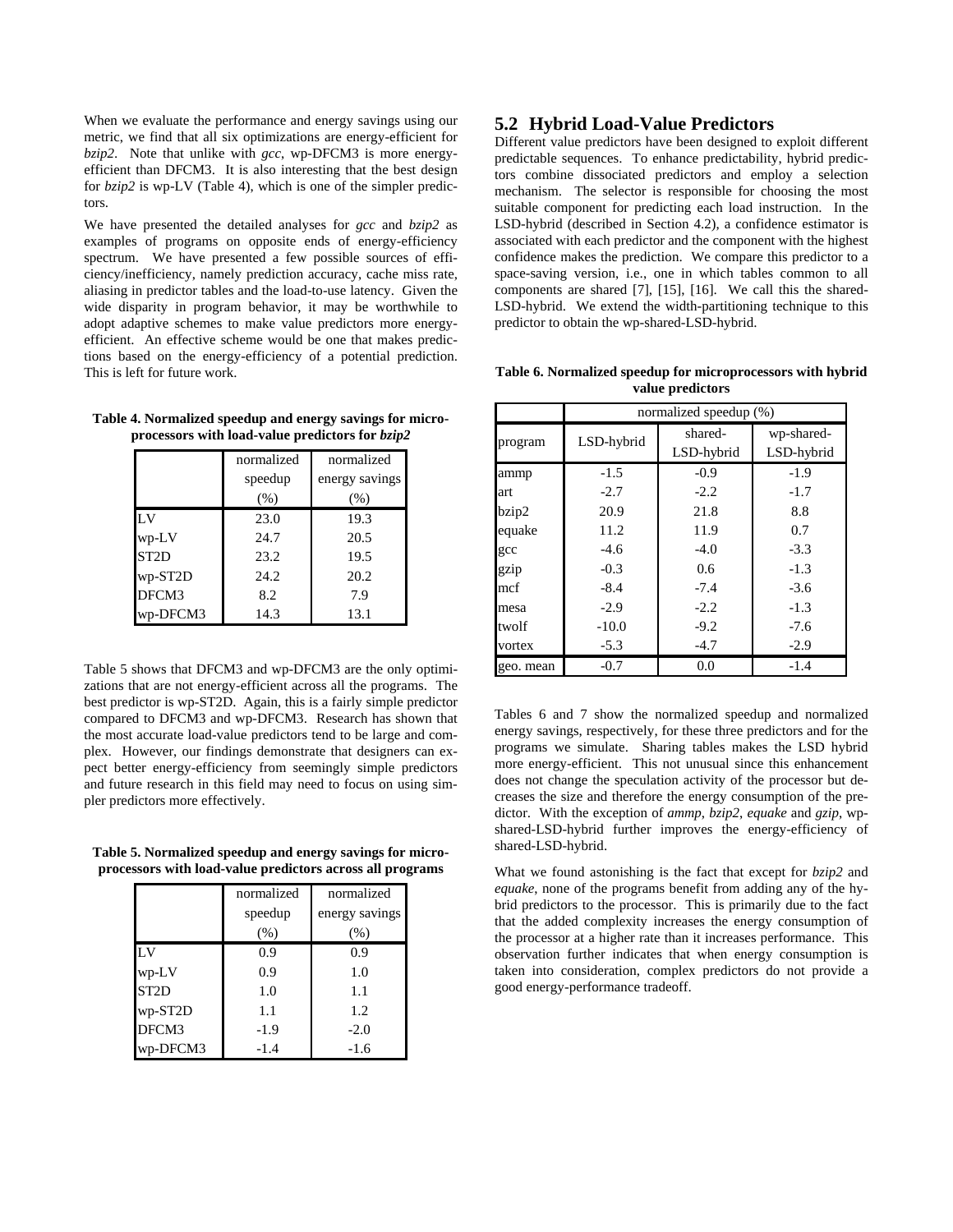|           | normalized energy savings (%) |                       |                          |
|-----------|-------------------------------|-----------------------|--------------------------|
| program   | LSD-hybrid                    | shared-<br>LSD-hybrid | wp-shared-<br>LSD-hybrid |
| ammp      | $-1.6$                        | $-1.0$                | $-2.1$                   |
| art       | $-3.0$                        | $-2.4$                | $-1.9$                   |
| bzip2     | 17.8                          | 18.5                  | 8.4                      |
| equake    | 10.8                          | 11.3                  | 0.8                      |
| gcc       | $-5.2$                        | $-4.5$                | $-3.7$                   |
| gzip      | $-0.3$                        | 0.6                   | $-1.4$                   |
| mcf       | $-9.9$                        | $-8.6$                | $-4.0$                   |
| mesa      | $-3.3$                        | $-2.4$                | $-1.4$                   |
| twolf     | $-11.9$                       | $-10.9$               | $-9.0$                   |
| vortex    | $-6.0$                        | $-5.3$                | $-3.2$                   |
| geo. mean | $-0.8$                        | 0.0                   | $-1.5$                   |

**Table 7. Normalized energy savings for microprocessors with hybrid value predictors** 

Note that we do not draw conclusions on the overall performance of these predictors and their energy-saving variants. Our observations are within the confines of our architectural configuration outlined in Section 4. It may well be possible to derive benefit from these same predictors for a different processor. The purpose of this study is to demonstrate how our metric can be used to measure the energy-efficiency of a speculative optimization and to answer the question 'Is it worth it to add the speculative optimization to the base processor?' A natural progression of our work is to evaluate what could be done to make the predictors more energy-efficient. This is left for future work.

## **6. CONCLUSIONS**

Aggressive speculation is increasingly being used to exploit the growing transistor budgets. However, designers are being challenged to come up with novel ways to improve performance within current power and energy constraints. Several speculative hardware components have been optimized to reduce energy consumption. However, many of these optimizations have not taken into consideration the energy consumption introduced in other parts of the chip due to useless speculation activities. To better evaluate speculative architectures for their energy-efficiency, we have described a simple metric that is based on a cycle-accurate energy-performance analysis.

Unlike previously proposed metrics with hard-to-measure parameters, ours only relies on parameters that can easily be obtained (the supply and threshold voltages) and that can be measured through simulation (the speedup and increase in energy consumption of the optimization under investigation). We have illustrated the use of our metric on several value speculation optimizations and found that some designs that would have been considered energy-efficient are not. For instance, our metric revealed that applying an energy-saving technique such as widthpartitioning to the DFCM3 predictor can hurt the energy efficiency of the processor as a whole.

#### **7. ACKNOWLEDGMENTS**

We thank the anonymous reviewers for useful feedback. This work was supported in part by a grant from Intel Corporation.

#### **8. REFERENCES**

- [1] J. Aragon, J. Gonzalez, A. Gonzalez. Power-Aware Control Speculation through Selective Throttling. *Ninth International Symposium on High-Performance Computer Architecture*, 2003, pp. 103-112.
- [2] R. Bhargava, L. K. John. Latency and Energy Aware Value Prediction for High-Frequency Processors. 16<sup>th</sup> Interna*tional Conference on Supercomputing,* 2002, pp. 45-56.
- [3] D.M. Brooks, P. Bose, S.E. Schuster, H. Jacobson, P.N. Kudva, A. Buyuktosunoglu, J-D. Wellman, V. Zyuban, M. Gupta, P.W. Cook. Power-Aware Microarchitecture: Design and Modeling Challenges for Next-Generation Microprocessors*. IEEE Micro, v.20 n.6*, 2000, pp. 26-44.
- [4] D. Brooks, V. Tiwari, M. Martonosi. Wattch: A Framework for High-Performance Microprocessors. *Seventh International Symposium on High-Performance Computer Architecture*, 2001, pp. 171-1 2.
- [5] D. Burger, T. M. Austin. The SimpleScalar Tool Set, version 2.0. *ACM SIGARCH Computer Architecture News,* 1997. http://www.simplescalar.com
- [6] T. Burd, R. Brodersen. Energy Efficient CMOS Microprocessor Design. *28th Annual Hawaii International Conference on System Sciences*, 1995, pp. 288-297.
- [7] M. Burtscher, B. G. Zorn. Hybridizing and Coalescing Load Value Predictors. *International Conference on Computer Design*, 2000, pp. 81-92.
- [8] F. Gabbay. Speculative Execution Based on Value Prediction. *Technical Report 1080, Department of Electrical Engineering, Technion-Israel Institute of Technology*, 1996.
- [9] J. Gonzalez, A. Gonzalez. The Potential of Data Value Speculation to Boost ILP.  $12^{th}$  International Conference on *Supercomputing*, 1998, pp. 21-28.
- [10] R. Gonzalez, M. Horowitz. Energy Dissipation in General Purpose Microprocessors. *IEEE Journal of Solid-State Circuits,* 1996, pp. 1227-1284.
- [11] B. Goeman, H. Vandierendonck, K. De Bosschere. Differential FCM: Increasing Value Prediction Accuracy by Improving Table Usage Efficiency. *Seventh International Symposium on High-Performance Computer Architecture*, 2001, pp. 207-216.
- [12] M. Horowitz, T. Indermaur, R. Gonzalez. Low-power Digital Design. *IEEE Symposium on Low Power Electronics*, 1994, pp. 8-11.
- [13] G.H. Loh. Width-Partitioned Load Value Predictors. *Journal of Instruction-Level Parallelism*, 2003, pp. 1-23.
- [14] M. H. Lipasti, C. B. Wilkerson, J. P. Shen. Value Locality and Load Value Prediction. *Second International Conference on Architectural Support for Programming Languages and Operating Systems*, 1996, pp. 138-147.